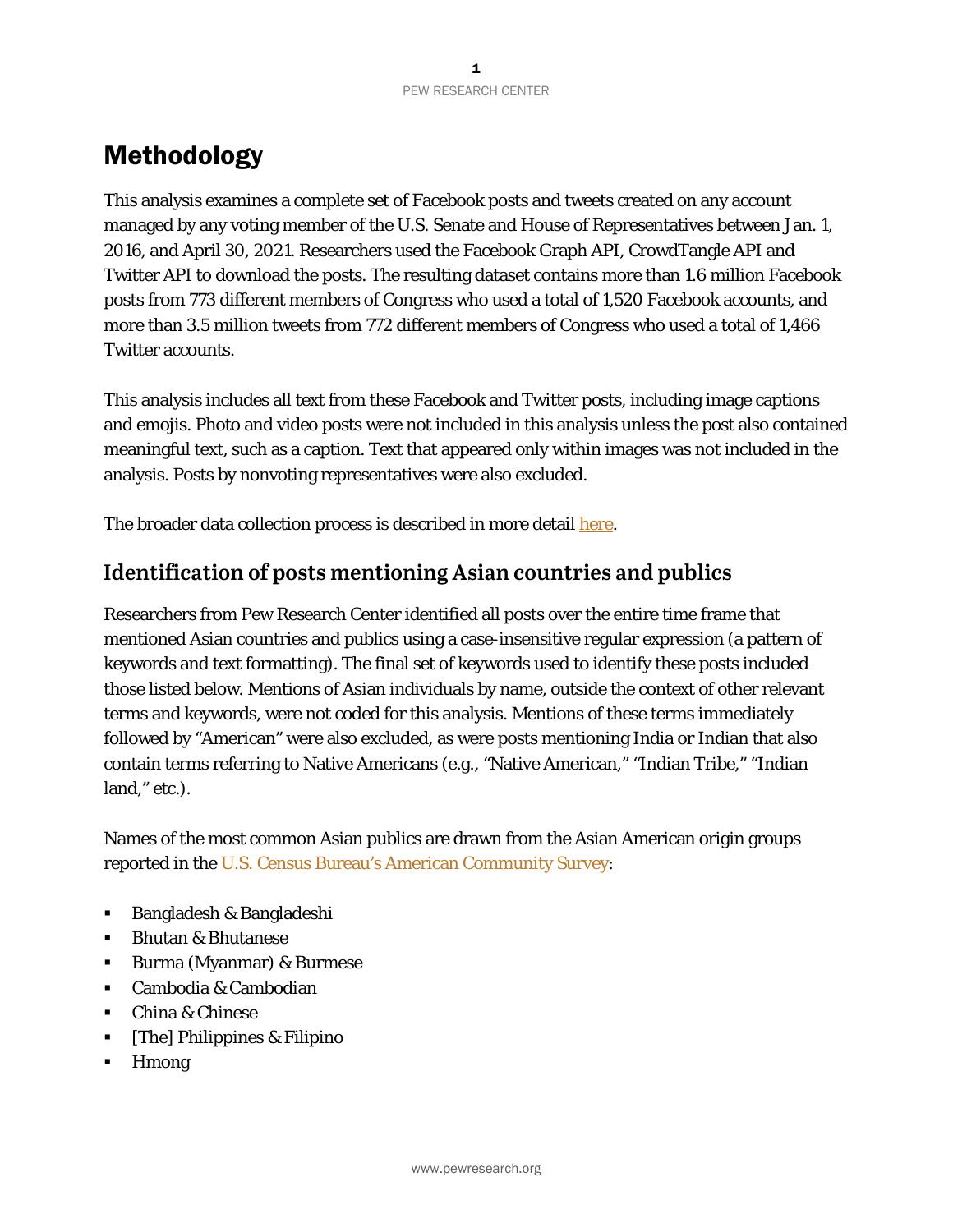## PEW RESEARCH CENTER

- $\blacksquare$  India & Indian
- $\blacksquare$  Indonesia & Indonesian
- **Japan & Japanese**
- Korea & Korean (North Korea[n] & South Korea[n])
- Laos & Laotian
- Malaysia & Malaysian
- Mongolia & Mongolian
- **Nepal & Nepalese**
- Pakistan & Pakistani
- Sri Lanka & Sri Lankan
- **Taiwan & Taiwanese**
- Thailand & Thai
- Vietnam & Vietnamese

Posts mentioning of Korea or Koreans were further specified as mentioning South Korea, North Korea or both based on whether the posts mentioned terms that specifically refer to North Korea (e.g., "North Korea," "N. Korea," "Democratic People's Republic of Korea"), South Korea (e.g., "South Korea," "S. Korea," "Republic of Korea") or both Koreas (e.g., "Korean peninsula," "Korean War," "Korean (War) Veteran"). General mentions of "Korea" or "Korean" with no additional detail were classified as mentioning South Korea.

To evaluate the performance of the regular expression, researchers examined a random sample of 200 posts from Jan. 1, 2016, to April 30, 2021. Two researchers examined this set to determine whether they mentioned the relevant Asian country or public by name in order to compare human decisions with the decisions from the regular expression. Overall, the human decisions agreed with the keyword method 99% of the time. Cohen's Kappa was 0.98 for the same comparison. Another researcher also classified the set of 200 tweets independently to ensure their decisions were comparable. Cohen's Kappa for coder-to-code comparisons was 0.98.

In addition, researchers also evaluated the performance of regular expression in weeding out mentions of "India/Indian" that are not about the country and people of India by taking an additional sample of 150 posts that mentioned "India/Indian" before and after the regular [expression](https://cran.r-project.org/web/packages/stringr/vignettes/regular-expressions.html) pruning. In this case, human decisions agree with the keyword method 86% of the time, with Cohen Kappa of 0.8. Coder-to-coder Kappa is 1, or perfect agreement.

In total, 91,508 posts from the entire study period were flagged as mentioning one or more of the keywords listed above. They form the basis of this analysis.